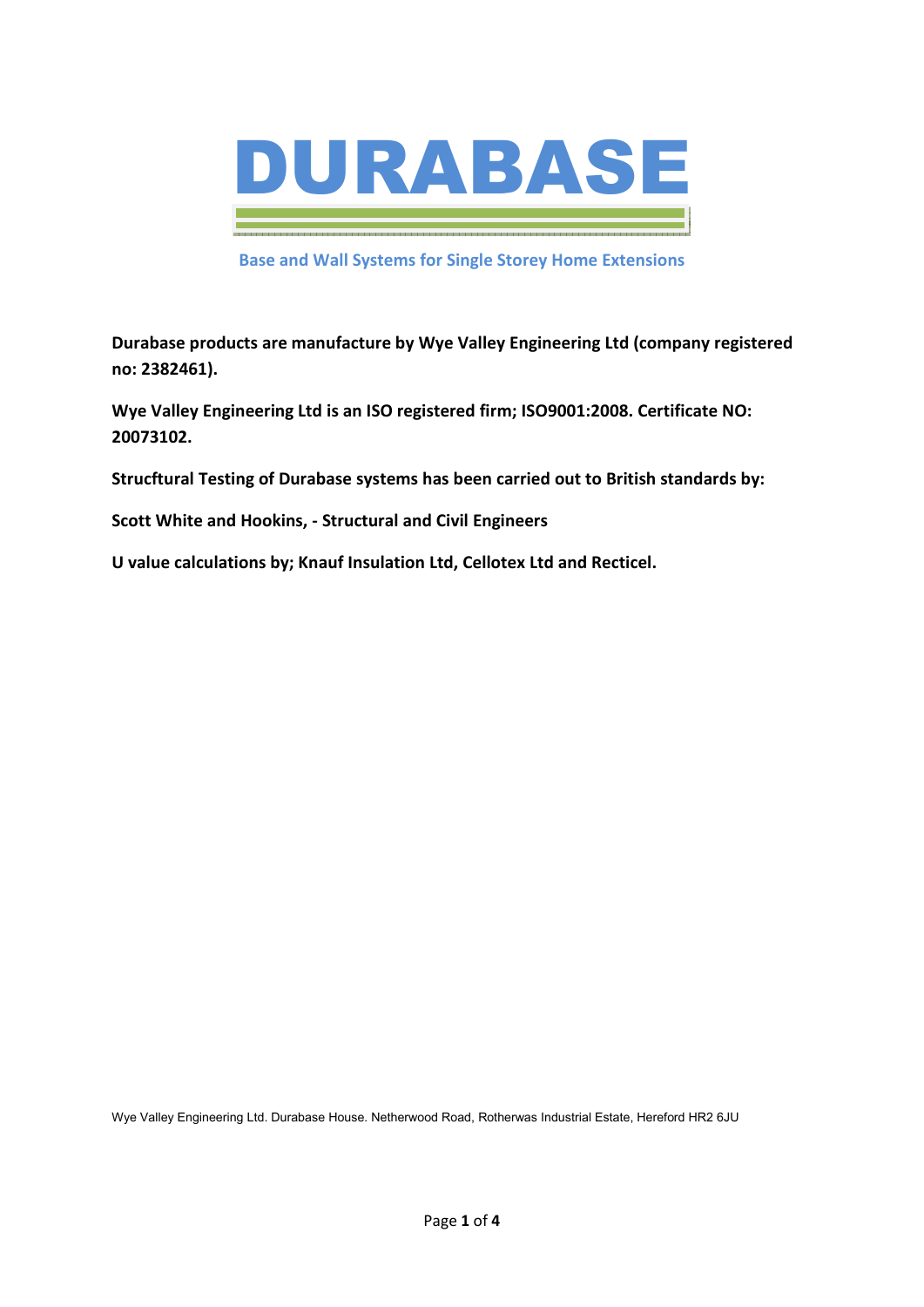### **DURABASE - Assessment and Technical Investigations.**

The following is a summary of the assessment and technical investigations carried out on the Durabase Floor and Wall System

#### **Design Considerations**

### **1 Use**

- 1.1 The Durabase Floor and Wall System is suitable as a base for supporting conservatories, orangeries and similar single storey home extensions.
- 1.2 The structure stands on concrete pads and the frame is bolted to the house wall and eliminates the necessity for traditional footings.
- 1.3 The system, pre-clad with clay brick tiles, eliminates the need for a traditional brick wall.
- 1.4 The system can be designed to be located over manholes or drains by means of a trap door and removable joists.

### **2 Practicability of installation**

Installation of the system is straight forward and can be carried out by persons using traditional tools and skills.

### **3 Site preparation**

- 3.1 The ground area to be covered by the base must be prepared. Unsuitable material, including top soil, vegetable matter and harmful/dangerous material must be removed.
- 3.2 A strong weed killer should be applied to the area covered by the base if it's being installed on bare ground. It is also advisable to lay a breathable weed suppressant membrane on the ground beneath the base.
- 3.3 For sites where radon or landfill gas is present it may be necessary to incorporate a barrier within the structure.

#### **4 Structural performance**

- 4.1 The load bearing capacity of the system has been verified in accordance with BS 5950-1 : 2000.
- 4.2 The loading used to establish the safe load /span data was generally based on BS 6399-1 : 1996. BS 6399-2 : 1997. and BS 6399-3 : 1988. Normal domestic floor loading of 1.5 kNm<sup>2</sup> or a point load of 1.4 kN has been considered and snow loads assumed to be 0.75 kM<sup>2</sup>.
- 4.3 The safe load span date is given in Table 1.

*Table 1 Load/ span data(1)* 

| Location               | Element (mm)             | Floor Joist spacing(mm) | Maximum span(m)                      |  |
|------------------------|--------------------------|-------------------------|--------------------------------------|--|
| Floor joist            | $60 \times 40 \times 3$  | 400                     | 2.4                                  |  |
| Floor joist            | 80 x 40 x 3              | 400                     | 3.1                                  |  |
| Internal trimming beam | 80 x 80 x 3              |                         | to structural engineers calculations |  |
| Edge beam              | 80 x 80 x 3              | available on request.   |                                      |  |
| And                    | $160 \times 80 \times 4$ |                         |                                      |  |

<sup>(1 )</sup>Assumptions:

- Conservatory glazing and panels dead load  $0.3$ kNm<sup>2</sup>
- Snow load on roof taken as 0.75 kNm<sup>2</sup>

- 300mm sq footings for internal base frame support positions

- 450mm sq footings for base frame perimeter support positions

Floor imposed load 1.5  $kNm^2$  and 1.4kN point load

<sup>-</sup> Imposed load deflection span/360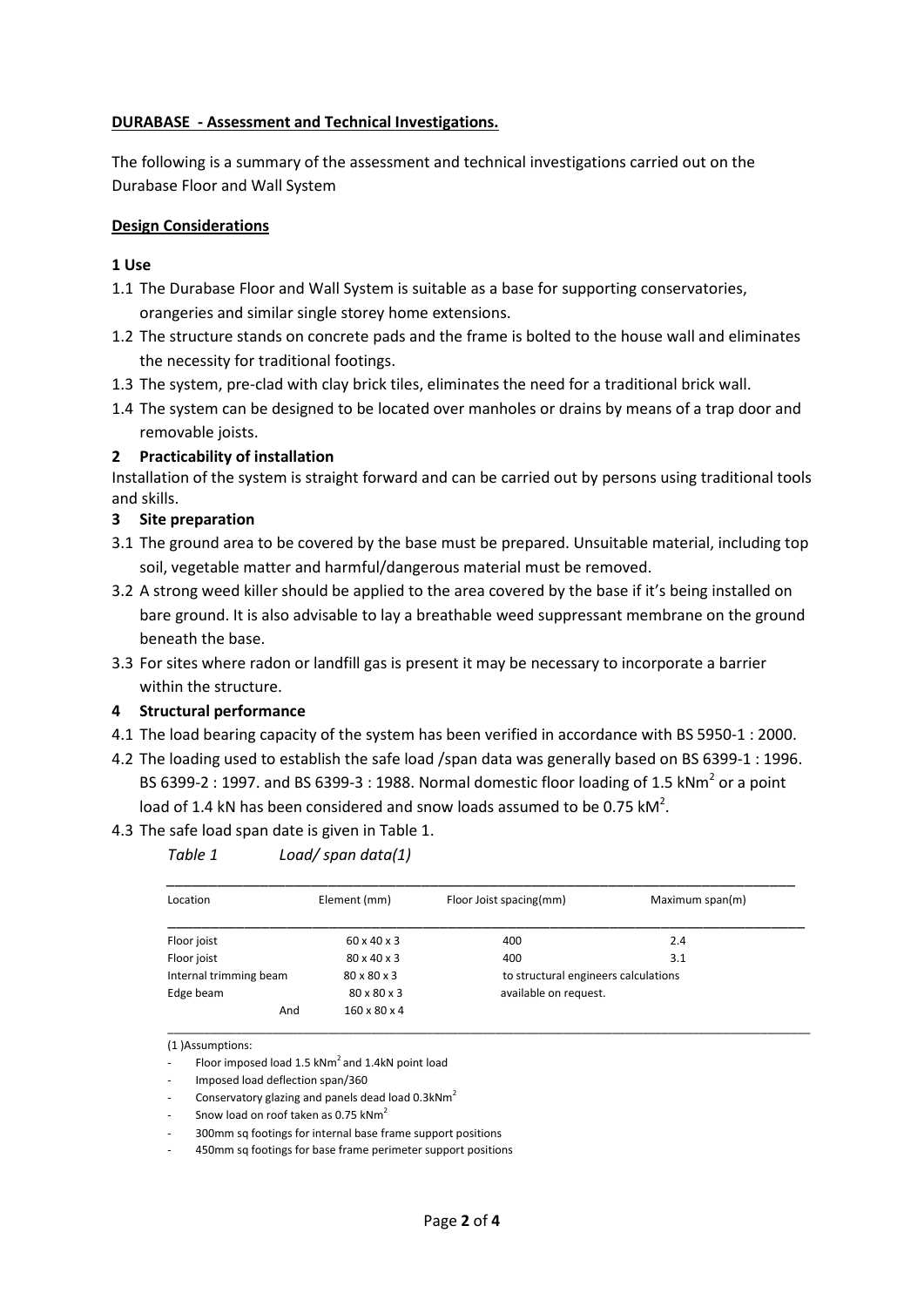- 4.4 The adjustable support leg with 100 x 100 x 3mm base plate are adequate to transmit wind load, snow load and imposed loads to the foundation.
- 4.5 Concrete footings 300mm x 300mm in cross section for internal base frame support pads and 450mm x 400mm in cross section for perimeter base frame support pads will be adequate, provided the permissible ground bearing pressure exceeds 100 kNm<sup>2</sup>.

# **5 Weather tightness and moisture penetration**

The system when correctly installed in accordance with the manufacturer's installation instructions will resist the passage of moisture, water and windblown snow and dust into the interior of the conservatory.

## **6 Thermal insulation**

- 6.1 Walls and floors incorporate a nominal level of thermal insulation and provide a greater resistance to heat loss than glazed elements. Higher levels of insulation can also be provided as shown in the table below.
- 6.2 Where calculations of the thermal transmittance (Value)of the specific floor and wall constructions are required they should be carried out in accordance with BS EN ISO 13370:1998, BS EN ISO6946:1997 and BRE report (BR 443:2006) *Conventions for U-value calculations,* using the declared thermal conductivities and thickness of the given materials. Example U value calculations are shown in Table 2.

| TUDIE Z               |                  | Thermal performance of Durabuse |                       |  |  |  |
|-----------------------|------------------|---------------------------------|-----------------------|--|--|--|
|                       | U value (Wm2K)   |                                 |                       |  |  |  |
|                       | Standard         | Plus (England and Wales)        | Plus(Scotland and NI) |  |  |  |
| Durabase wall system  | 0.98             | 0.25                            | 0.18                  |  |  |  |
| Durabase floor system | $0.54 - 0.58(1)$ | $0.22 - 0.23(1)$                | 0.18                  |  |  |  |

*Table 2 Thermal performance of Durabase* 

(1) Subject to P/A ratio of 0.75-1.0

# **7 Condensation risk**

# Surface condensation

- 7.1 The risk of condensation forming on a surface is dependent on its temperature and the temperature and humidity of the adjacent air. This risk can be minimised by providing means for adequate ventilation and limiting activities which produce large amounts of moisture.
- 7.2 The minimum temperature factor (1) of the standard and plus system is 0.63 at the dwarf wall floor junction. This is sufficient to minimise the risk of surface condensation provided that the measures in section 8.1 are observed.
	- (1) Ratio of difference in temperature between internal surface and outside air, and internal air and outside air.

# Interstitial condensation

- 7.3 The risk of interstitial condensation in walls is minimal provided that the internal lining integrity is maintained. A vapour control layer is not required, provided the internal lining integrity is maintained.
- 7.4 Floors will adequately limit the risk of interstitial condensation where adequate sub-floor cross ventilation is provided of not less than 1500mm<sup>2</sup> per metre run on at least two opposite walls.